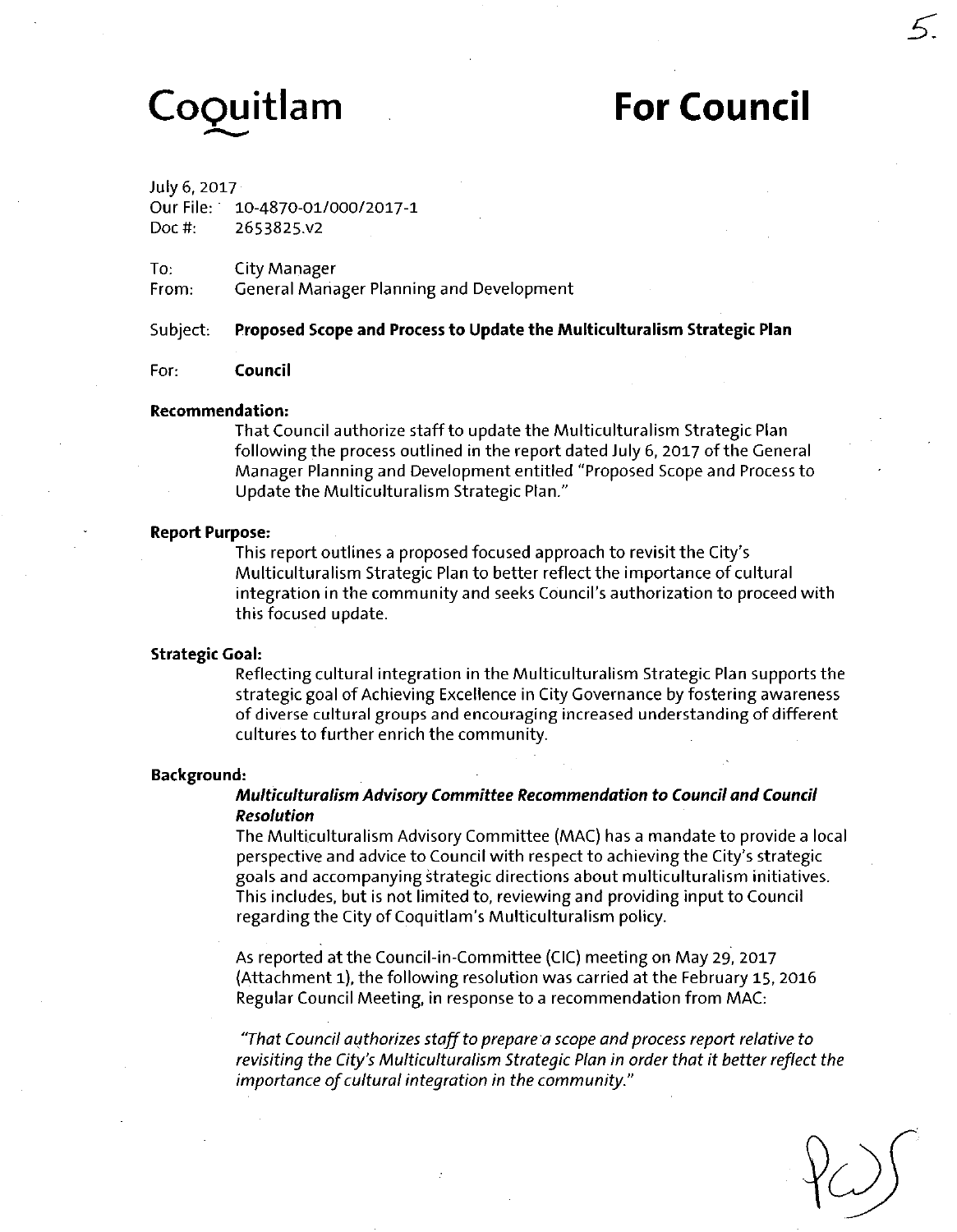#### Background: cont'd/

#### **2011 AAulticulturalism Strategic Plan**

The Multiculturalism Strategy and Action Plan (MSP) was adopted by Council in 2011 as a guide for the City in adapting business practices and refining approaches to respond to an increasingly culturally diverse community. The MSP vision states that "The City of Coquitlam values cultural diversity and will lead in the growth of Coquitlam as a welcoming and inclusive community."

In mid-2014 staff provided Council with an update on the major accomplishments of the MSP, detailing that 27 of the 30 proposed actions were ongoing (i.e., a regular part of City operations) or completed. Examples of this include the annual 'Welcome to Coquitlam' event and the City employee language bank. Since 2014, the remaining three actions are now ongoing or completed as well (Attachment 2).

#### **Discussion/Analysis:**

#### **Proposed Scope for MSP Update**

An update to the Multiculturalism Strategic Plan is currently listed as a "C" priority in the City's 2017 Business Plan. Given other Social Planning work program priorities (e.g., 'Welcome to Coquitlam', Canada Day, Housing Affordability Strategy Implementation, external committee support, etc.), staff recommend a focused update to the MSP. The MSP already lists goals and objectives that support cultural integration; only minor updates to the existing plan are felt to be necessary to ensure that it better reflects this issue. The updates would include the development of new action items to fit within the existing goals, while reflecting the limited mandate of the City in respect to its role in fostering cultural integration.

The proposed update would remain a "C" priority and the projected timeline would remain flexible to allow for appropriate staff resourcing, given other Social Planning priorities. If supported by Council, staff would initiate the process in the third trimester of 2017 with projected completion by the end of the second trimester in 2018, dependent on other assigned work program priorities.

As noted above, MAC reviews multiculturalism policies and provides input to such policy development in Coquitlam. For example, in 2013 MAC played a key role in the development of the Cultural Display Policy. Therefore, to update the MSP, it is proposed to follow a similar approach, beginning with a brief scan of similar initiatives in other municipalities and followed by consultation with MAC. All consultation with MAC would occur as part of the Committee's regular work program. MAC is well-positioned to provide this input, given their mandate and knowledge of Coquitlam's unique community context, and given the focused approach to this update, staff will use consultation with MAC to develop any new action items.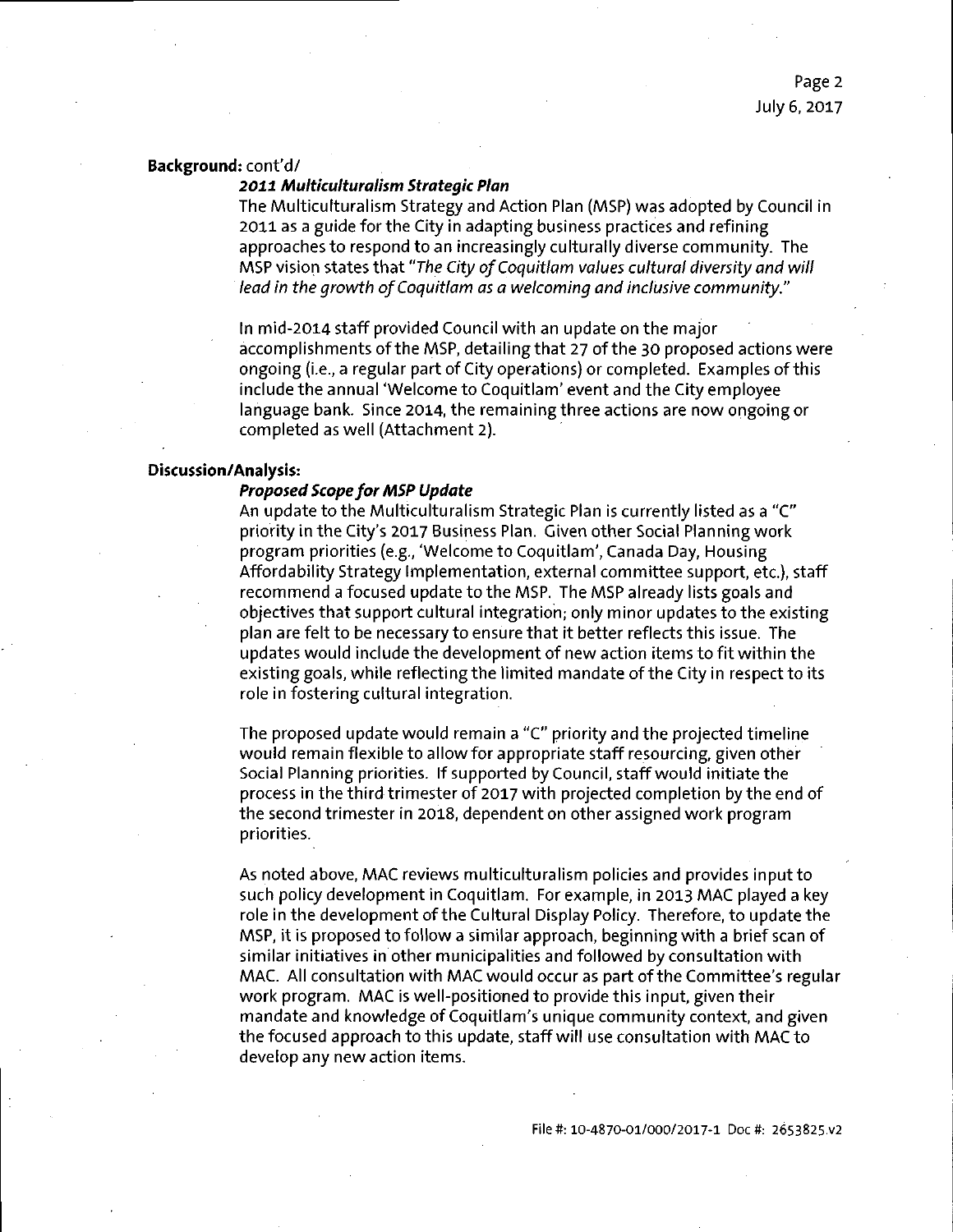#### Proposed Scope for MSP Update: cont'd/

It is important to note the City's limited mandate to promote cultural integration, and the key role that community-based service agencies and senior levels of government play in the support of positive cultural integration throughout the community. Staff will work with existing community partnerships and agencies to identify existing services and programs that promote cultural integration, as well as possible opportunities for collaboration and communication with, both community-based agencies and senior levels of government on the implementation of any new actions.

Following the focused update, there may be an opportunity in future years to comprehensively update the MSP, dependent on work program priorities and pending Council direction.

The remainder of this report outlines a proposed process through which staff would work with MAC to update the MSP with additional actions within the existing goals that reflect the importance of'cultural integration' as it applies to Coquitlam.

#### **Proposed Focused Update**

It is proposed that the MSP update be undertaken over three phases, with input from MAC and reporting back to Council at key project milestones:

#### Phase I: Policy Review - T3 2017:

- a) A brief scan of municipal best practices'to understand how other municipalities approach cultural integration would be undertaken.
- b) Staff would also review actions outlined in the 2015-2030 Arts, Culture & Heritage Strategic Plan (which forms part of the Parks, Recreation & Culture Master Plan) to identify actions that support and promote cultural integration, and opportunities for collaboration across departments.
- c) The activities of external groups in Coquitlam would be researched to ensure we are not duplicating services, and to seek opportunities for collaboration. For example, one option moving forward is to review the Tri-Cities Local Immigration Partnership's 2016-2020 Strategic Priorities to identify whether there are any community-based recommendations reflecting cultural integration that may be appropriate to include.

#### Phase II: The Local Context - T1 2018:

a) Based on the information gathered during Phase I, staff would consult with MAC to discuss 'cultural integration'. A brief literature review reveals many definitions of cultural integration, for example: "... a mutually-beneficial process of newcomers integrating into a new community." MAC will work to develop a Coquitlam-specific definition for the local community context.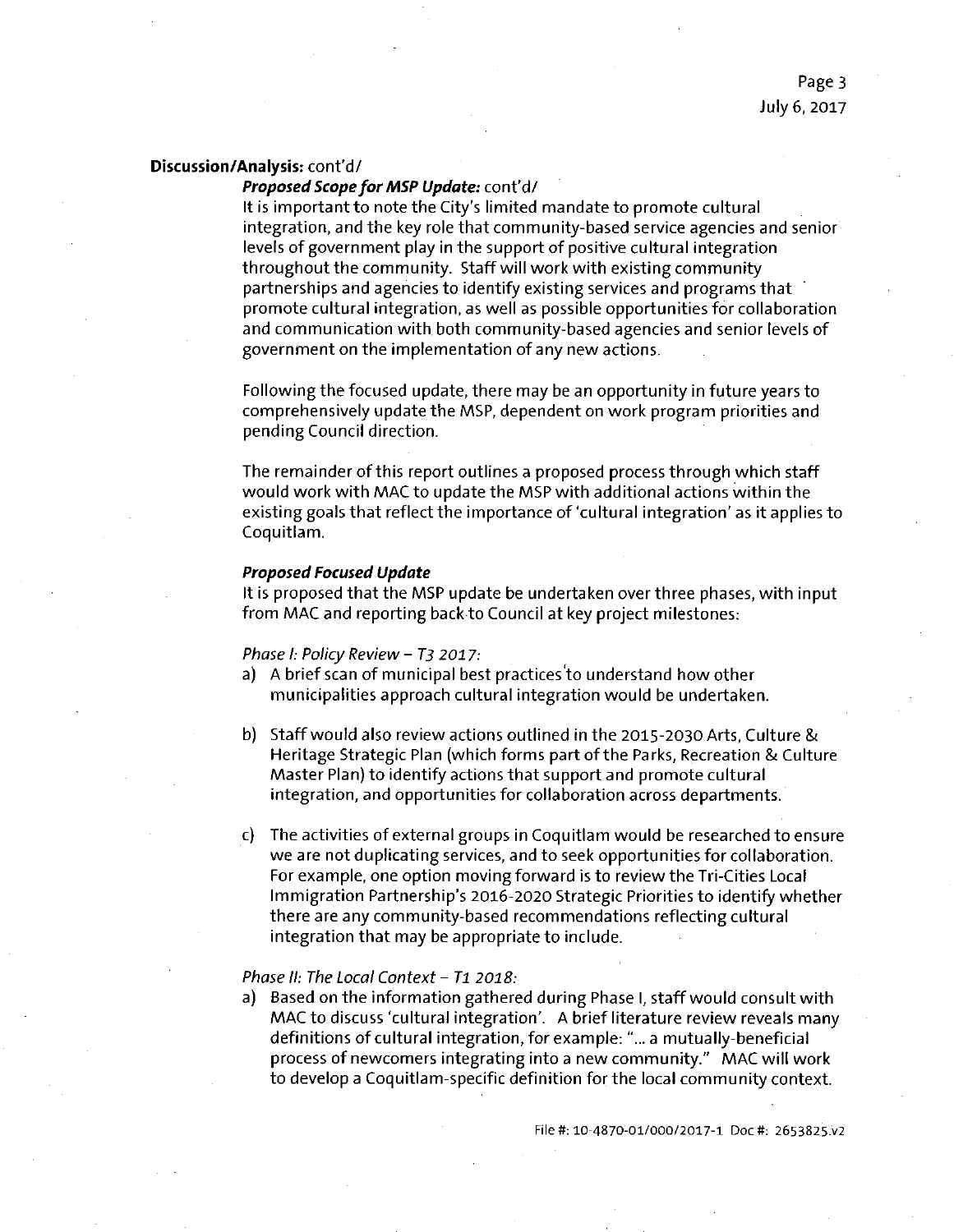Proposed Focused Update: cont'd/

Phase II: The Local Context - T1 2018: cont'd/

b) Using the information gathered in Phase I, MAC would discuss how cultural integration could be incorporated into the existing MSP goals and objectives. For example, one potential key goal of the MSP that can be augmented to support increased cultural integration reads:

. "In partnership with the community, the City will encourage civic engagement and participation of Coquitlam's diverse population by increasing awareness and understanding of the City's roles, functions and services."

Within the City's mandate, there may be appropriate actions that speak to this goal of including all community members in municipal processes, functions, and events.

c) At the end of Phase 2, Council would be updated on proposed actions developed during the first two phases.

Phase III: Updating the MSP - T2 2018:

a) Staff would update the plan to include the proposed action items under the existing MSP goals and bring the updated plan forward to Council for consideration of adoption.

#### **Financial Implications:**

An update to the Multiculturalism Strategic Plan is a "C" priority in the 2017 Business Plan and will be completed with current staff resources and funded through the existing Community Planning Division budget. Following the update, staff will explore grant opportunities to support the implementation of the updated MSP, bringing possible funding opportunities to Council for consideration.

#### **Conclusion:**

In response to Council's resolution for staff to revisit the City's Multiculturalism Strategic Plan to better reflect the importance of cultural integration in the community, staff proposes a focused review and update. This focused approach allows the City to update the MSP to reflect community needs, while completing the other activities on the Social Planning and Community Planning 2017 work plan and would be completed by the end of the second trimester in 2018.

<u>r </u> MCIP, RPP

TH/cb

File#: 10-4870-01/000/2017-1 Doc #: 2653825.V2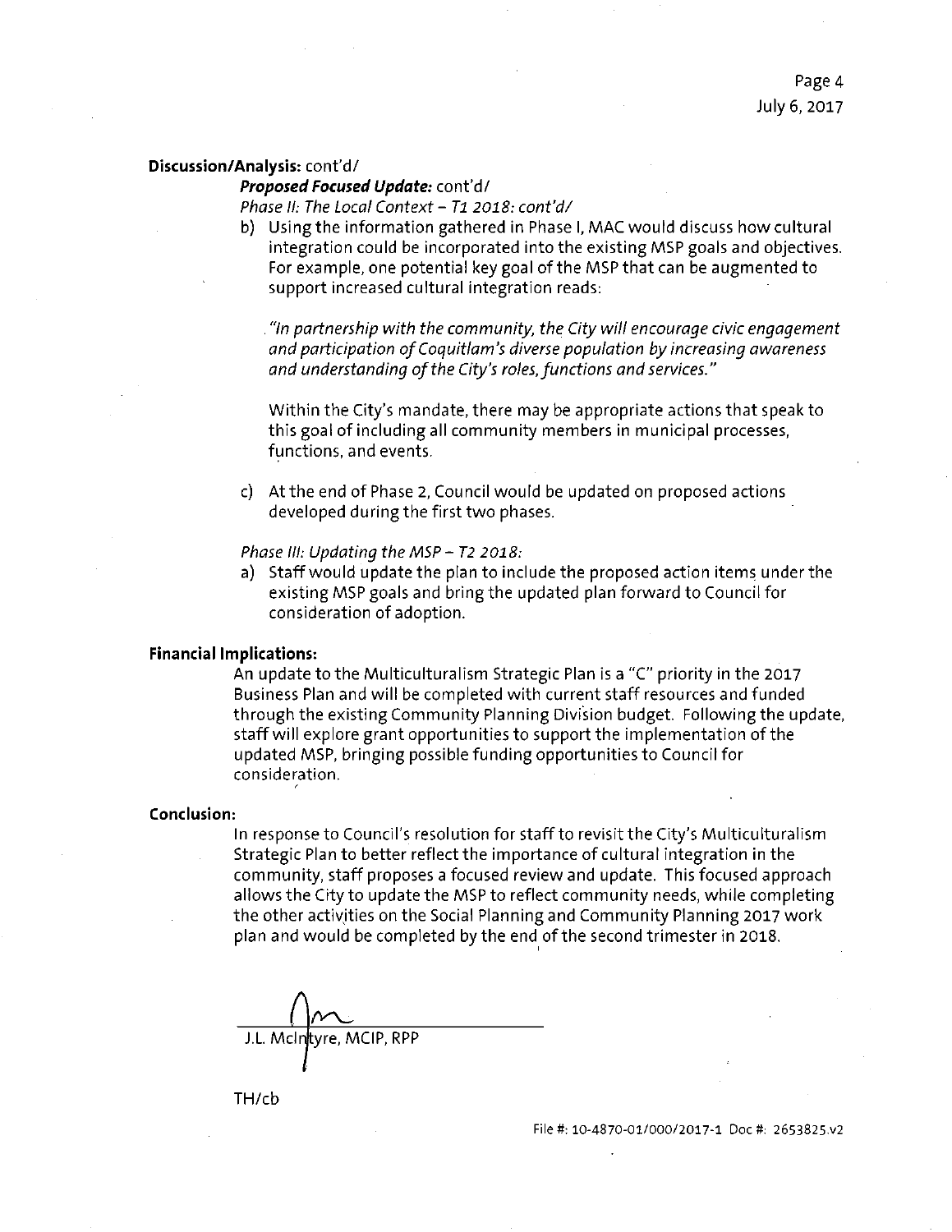#### **Attachments:**

- 1. Proposed Scope and Process Report to Update the Multiculturalism Strategic Plan (Doc #2375110)
- 2. Updated MSP Progress Report (Doc# 2525703)

This report was prepared by Tasha Henderson, Social Planner and reviewed by Andrew Merrill, Manager Community Planning.

#### File#; 10-4870-01/000/2017-1 Doc #: 2653825.V2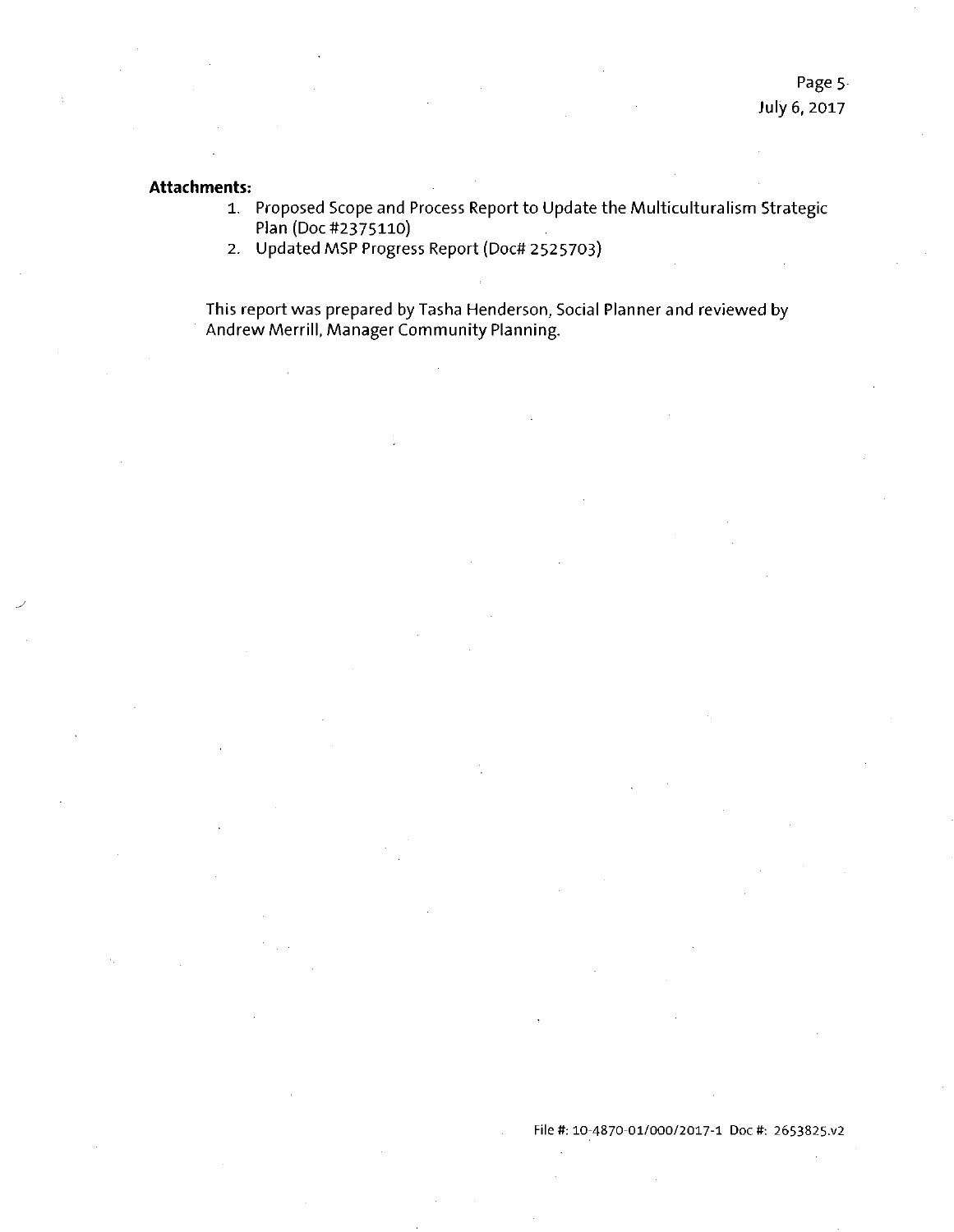# **ATTACHMENT 1**

# **CoOuitlam For Committee**

May 23, 2017 Our File: 01-0540-20/542/2017-1 Doc#: 2375110.V7

To: City Manager ^ From: General Manager Planning and Development

**Subject: Proposed Scope and Process to Update the Multiculturalism Strategic Plan** 

#### **For: Council-in-Committee**

#### **Recommendation:**

That Council-in-Committee receive the report dated May 23, 2017 of the General Manager Planning and Development entitled "Proposed Scope and Process to Update the Multiculturalism Strategic Plan" for information: \

#### **Report Purpose:**

This report outlines a proposed approach to revisit the City's Multiculturalism Strategic Plan to better reflect the importance of cultural integration in the community. Following receipt of this report, and pending any feedback received, staff will bring back a scope and process report for Council's consideration at a future Council meeting.

#### **Strategic Goal:**

Reflecting cultural integration in the Multiculturalism Strategic Plan supports the strategic goal of Achieving Excellence in City Governance by fostering awareness of diverse cultural groups and encouraging increased understanding of different cultures to further enrich the community.

#### **Background:**

#### **Multiculturalism Advisory Committee Recommendation to Council**

The Multiculturalism Advisory Committee (MAC) has a mandate to provide a local perspective and advice to Council with respect to achieving the City's strategic goals and accompanying strategic directions about multiculturalism initiatives. This includes, but is not limited to, reviewing and providing input to Council regarding the City of Coquitlam's Multiculturalism policy.

At its November 18, 2015 meeting, MAC discussed the importance of cultural integration to community health, noting a need for increased integration of newcomers into the community, and the celebration of shared positive values.

In response to that discussion, MAC made the following recommendation to Council:

"That Council revisit the City's Multiculturalism Strategic Plan in order that it better reflect the importance of cultural integration in the community" (Attachment l).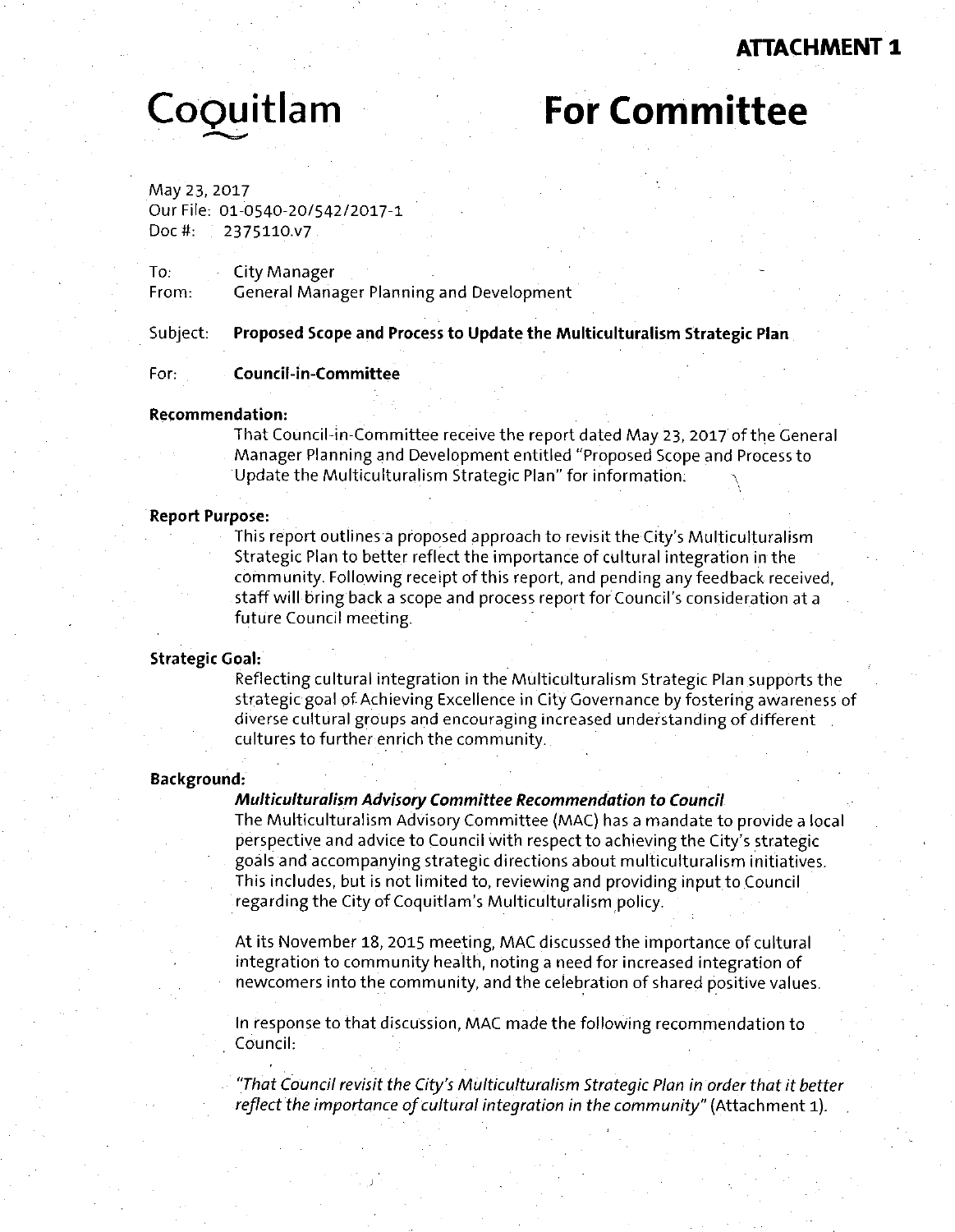#### Background: cont'd/

Multiculturalism Advisory Committee Recommendation to Council cont'd/ This recommendation was brought forward for consideration at the December 14, 2015 Regular Council Meeting (Attachment 2). Following a period of discussion, Council referred MAC'S recommendation to Council-in-Committee (CIC) for further discussion. At its January 25, 2016 CIC meeting, Council discussed the possible expansion of multiculturalism activities, available grants to support City efforts around cultural integration and opportunities for collaboration with external groups.

#### **Council Resolution**

The outcomes of the CIC discussion were considered at the February 15, 2016 Regular Council Meeting and the following recommendation was carried:

"That Council authorizes staff to prepare a scope and process report relative to revisiting the City's Multiculturalism Strategic Plan in order that it better reflect the importance of cultural integration in the community" (Attachment 3).

#### **Context:**

#### **2011 Multiculturalism Strategic Plan**

The Multiculturalism Strategy and Action Plan (MSP) was adopted by Council in 2011 as a guide for the City in adapting business practices and refining approaches to respond to an increasingly culturally diverse community. The MSP vision states that "The City of Coquitlam values cultural diversity and will lead in the growth of Coquitlam as a welcoming and inclusive community."

The MSP is organized into three key themes, which focus on creating change within the organization to be more welcoming and inclusive of the many cultural backgrounds that are represented in the Coquitlam community:

- communicate our diversity;
- connect with our diverse community; and
- include our diverse community in the life of the City.

In mid-2014 staff provided Council with an update on the major accomplishments of the MSP, detailing that 27 of the 30 proposed actions were ongoing (i.e., a regular part of City operations) or completed. Examples of this include the annual 'Welcome to Coquitlam'event and the City employee language bank. Since 2014, the remaining three actions are now ongoing or completed as well (Attachment 4).

#### **Discussion/Analysis:**

#### **Proposed Scope for MSP Update**

Given the current Social Planning Work Plan priorities (e.g., 'Welcome to Coquitlam', Canada Day, HAS Implementation, external committee support, etc.), staff recommend expanding the scope of the MSP through a strategic, focused update to better reflect the importance of cultural integration in the community.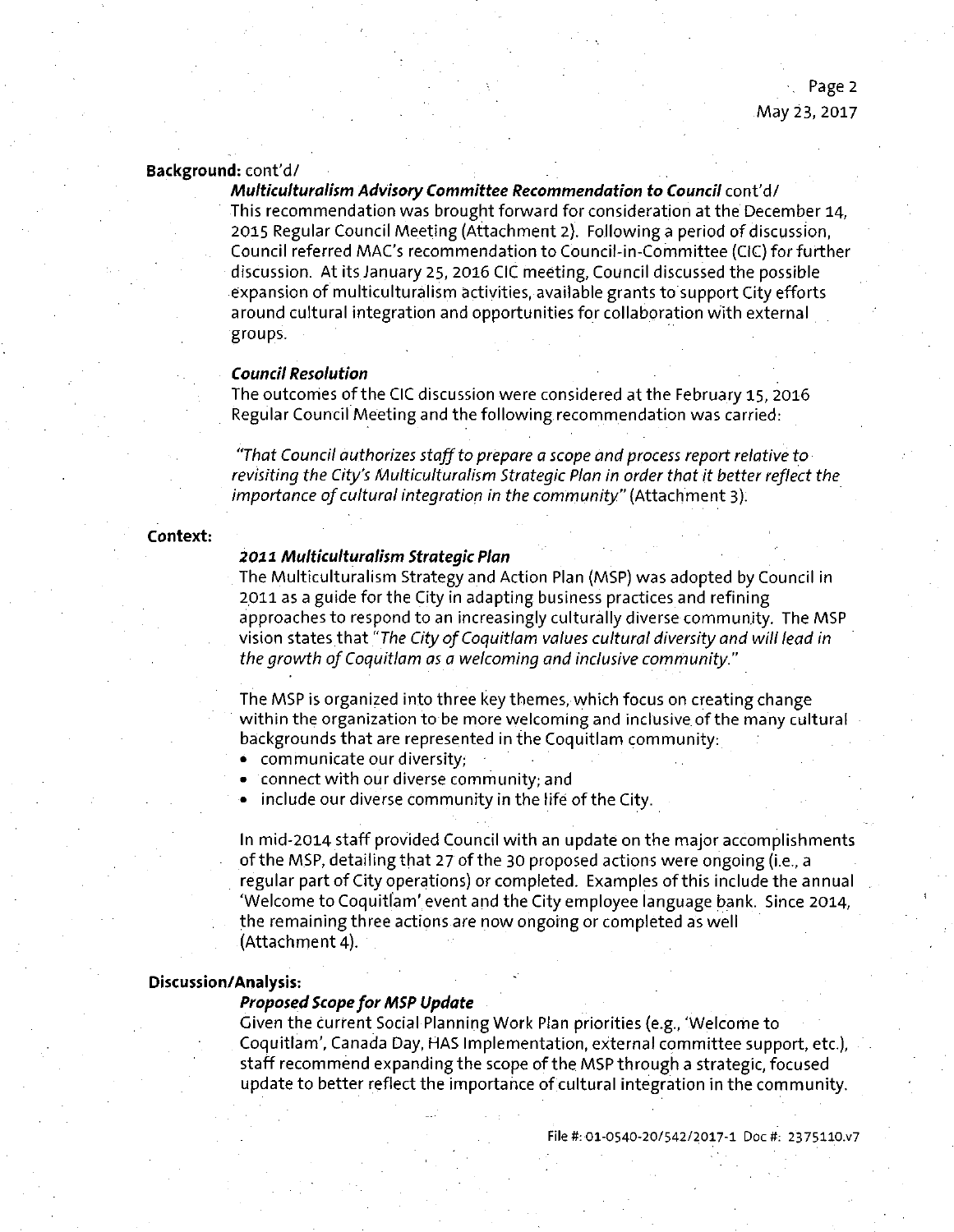### Proposed Scope for MSP Update cont'd/

If supported by Council, the proposed plan update would be initiated in the second trimester of 2017 and completed by mid-2018.

As noted above, MAC reviews municipal policies and provides input to policy development in Coquitlam. For example, in 2013 MAC played a key role in the development of the Cultural Display Policy. Therefore, to update the MSP, it is proposed to follow a similar approach, beginning with a scan of similar initiatives in other municipalities and followed by consultation with MAC. MAC is wellpositioned to provide this input given their mandate and knowledge of Coquitlam's unique community context. It is also intended that staff work with existing community partnerships and agencies to identify existing services and possible opportunities for collaboration and communication on the implementation of any new actions.

Building on the findings from the focused updated, there may be an opportunity in 2018 / 19 to comprehensively update the MSP, dependent on Council priorities and pending Council direction.

The remainder of this report outlines a proposed process through which staff would work with MAC to update the MSP to better reflect the importance of 'cultural integration' as it applies to Coquitlam and the City's role in civic life.

#### **Proposed Focused Update**

It is proposed that the MSP update be undertaken over three phases, with input from MAC and reporting back to Council at key project milestones:

#### Phase I: Policy Review - T2 2017:

- a) In the initial phase the MSP would be reviewed to identify opportunities to increase its scope to include cultural integration.
- b) A scan of municipal best practices to understand how other municipalities approach cultural integration would be undertaken.
- $c)$  The activities of external groups in Coquitlam would be researched to ensure we are not duplicating services, and to seek opportunities for collaboration. For example, one option moving forward is to review the Tri-Cities Local Immigration Partnership's 2016-2020 Strategic Priorities to identify whether there are any community-based recommendations reflecting cultural integration that may be appropriate to include.

#### Phase II: The Local Context -  $T_3$  2017:

a) Based on the information gathered during Phase I, staff would consult with MAC to discuss'cultural integration'. A brief literature review reveals many definitions of cultural integration, for example:"... a mutually-beneficial process of newcomers integrating into a new community." MAC will work to develop a Coquitlam-specific definition for the local community context.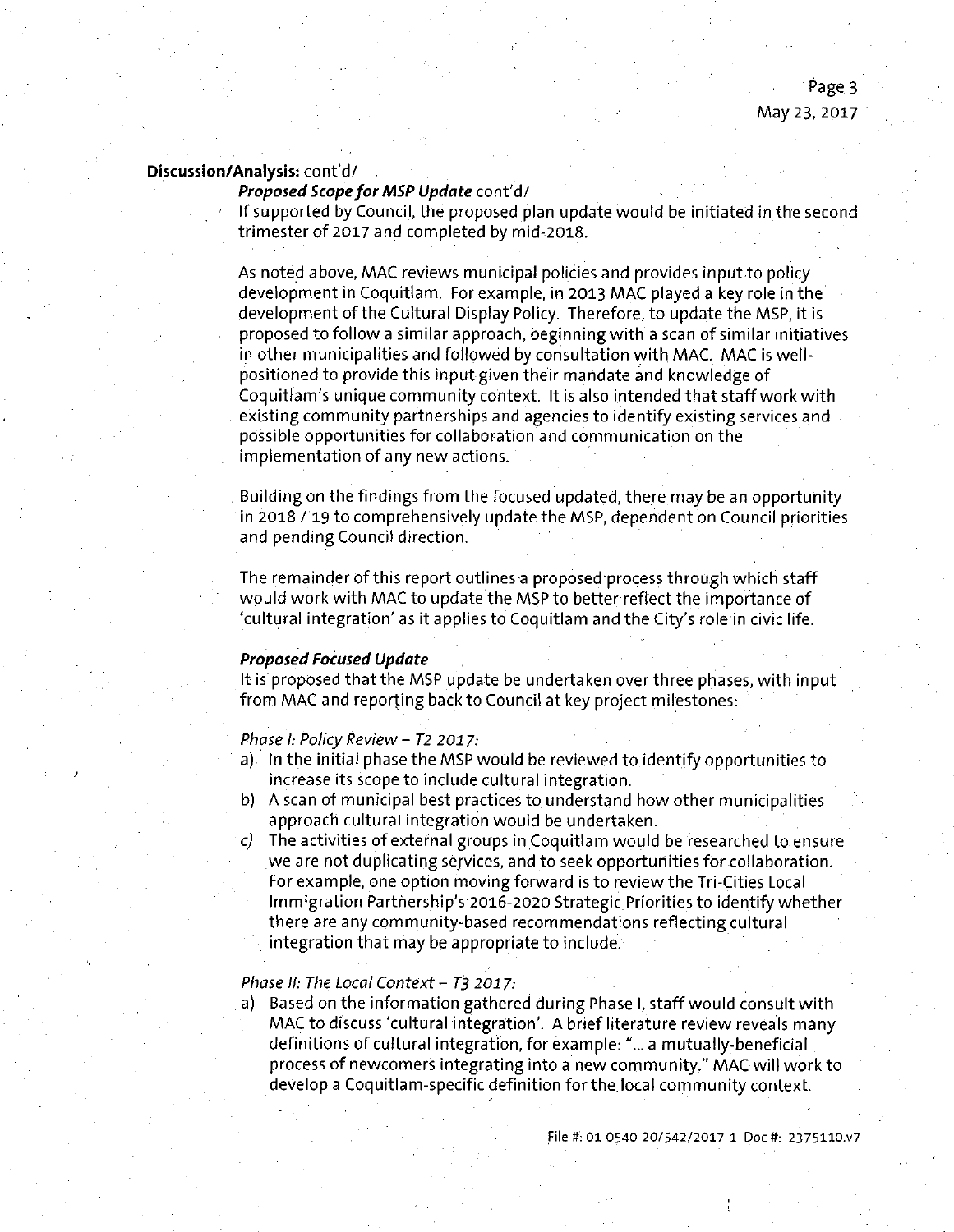#### Proposed Focused Update cont'd/

Phase II: The Local Context - T3 2017: cont'd/

Using the information gathered in Phase I, MAC would discuss how cultural integration could be incorporated into the MSP's goals and actions. For example, one potential key area of the MSP that can be augmented to support increased integration is Goal 4 which reads:

"In partnership with the community, the City will encourage civic engagement and participation of Coquitlam's diverse population by increasing awareness and understanding of the City's roles, functions and service."

This goal speaks to the desire to include newcomers and new residents in municipal processes, functions, and events.

c) At the end of Phase 2, CIC would be updated on proposed directions developed during the first two phases.

#### Phase III: Updating the MSP - T1 2018:

Staff would work with MAC to update the MSP to better reflect cultural integration in the Plan's goals and actions, which would be brought forward to Council for consideration of adoption or endorsement.

#### **Commentary**

#### Potential Cultural Understanding Project

Since 2013 MAG has been developing a Cultural Understanding Project with the objective of bringing members of diverse cultural groups together to look at the barriers and opportunities for increased cross-cultural exchange and dialogue; aiming to "break down the walls" between different cultural groups in the City (March 20, 2013; May 15, 2013; September 18, 2013). The project has been on the MAG annual work plan since 2013; and as time permits the Committee has been discussing the goals and objectives of the project. At the November 20, 2013 MAG meeting, the committee discussed a draft project vision:

"To better cultural understanding among residents ofCoquitlam by increasing their cultural competence which will lead to improved harmony between cultures."

This project is on the 2017 MAC work plan. The Committee will be reviewing theproject's vision and developing recommendations for Council to consider its implementation, or incorporation into the updated MSP.

#### **Financial Impiications:**

An update to the Multiculturalism Strategic Plan is a "G" priority in the 2017 Business Plan and will be completed with current staff resources and funded through the existing Community Planning Division budget. Following the update, staff will explore grant opportunities to support the implementation of the updated MSP, bringing possible funding opportunities to Council for consideration.

File #: 01:0540-20/542/2017-1 Doc#; 2375110.V7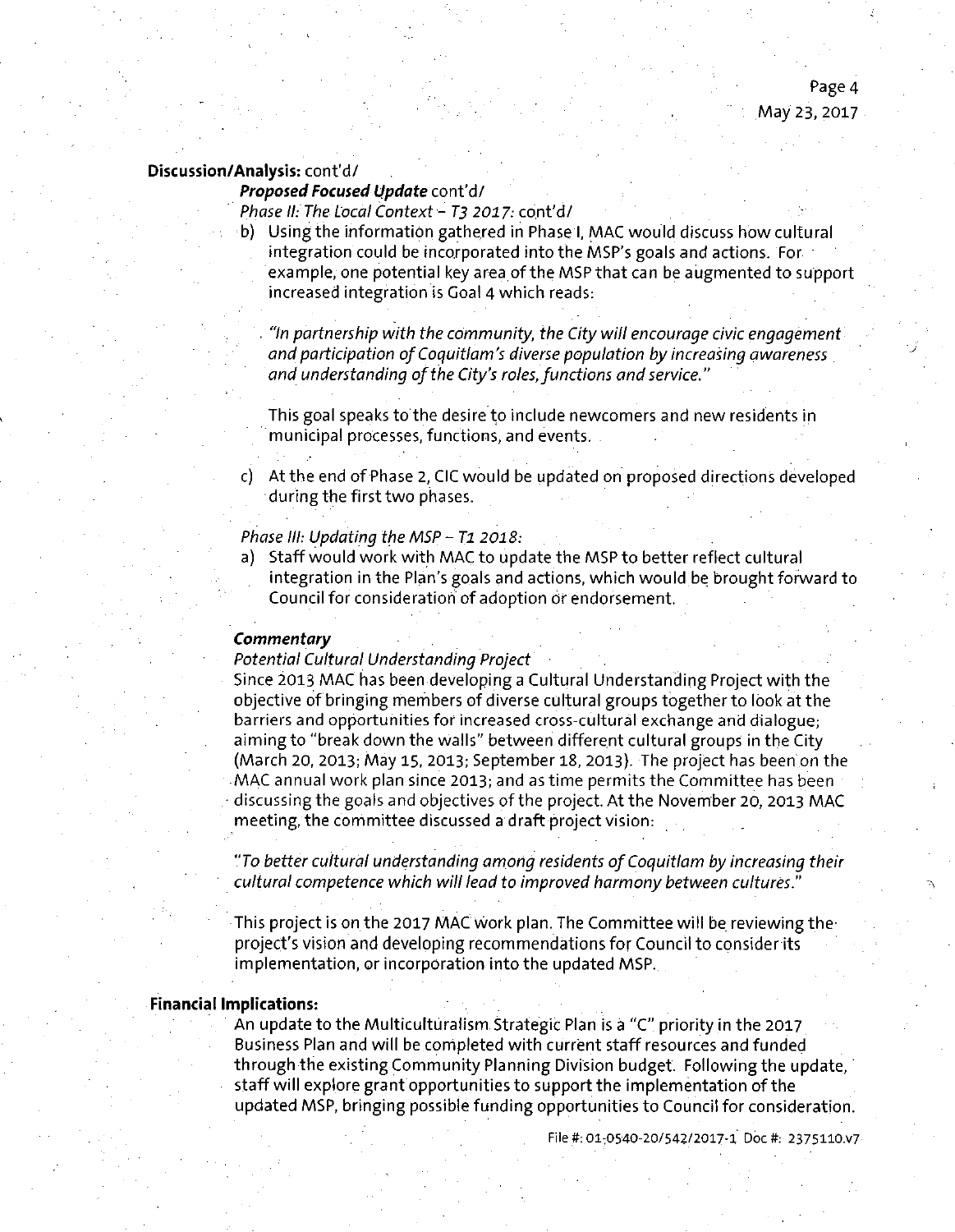#### **Conclusion:**

In response to Council's resolution for staff to revisit the City's Multiculturalisrh Strategic Plan to better reflect the importance of cultural integration in the community, staff proposes a focused review and update. This focused approach allows the City to update the MSP to reflect community needs, while completing the other activities on the Social Planning and Community Planning 2017 work plan. Following receipt of this report, and depending on any feedback received, staff will bring a finalized scope and process report for consideration and authorization to proceed at a future Council meeting.

J.L Mclntyre, MClP, RPP

#### TH/ss

#### **Attachments:**

- 1. Multiculturalism Advisory Committee Meeting Minutes, 18 November 2015 (Doc# 2138880.V2)
- 2. Excerpt from the Minutes of the Regular Council Meeting of 14 December 2015 (Doc# 2146929)
- 3. Excerpt from the minutes of the Regular Council Meeting of 15 February 2016
- (Doc# 2199371)
- 4. Updated MSP Progress Report (Doc# 2525703)

This report was prepared by Tasha Henderson, Social Planner and reviewed by Andrew Merrill, Major Project Planner and Steve Gauley, Acting Manager, Community Planning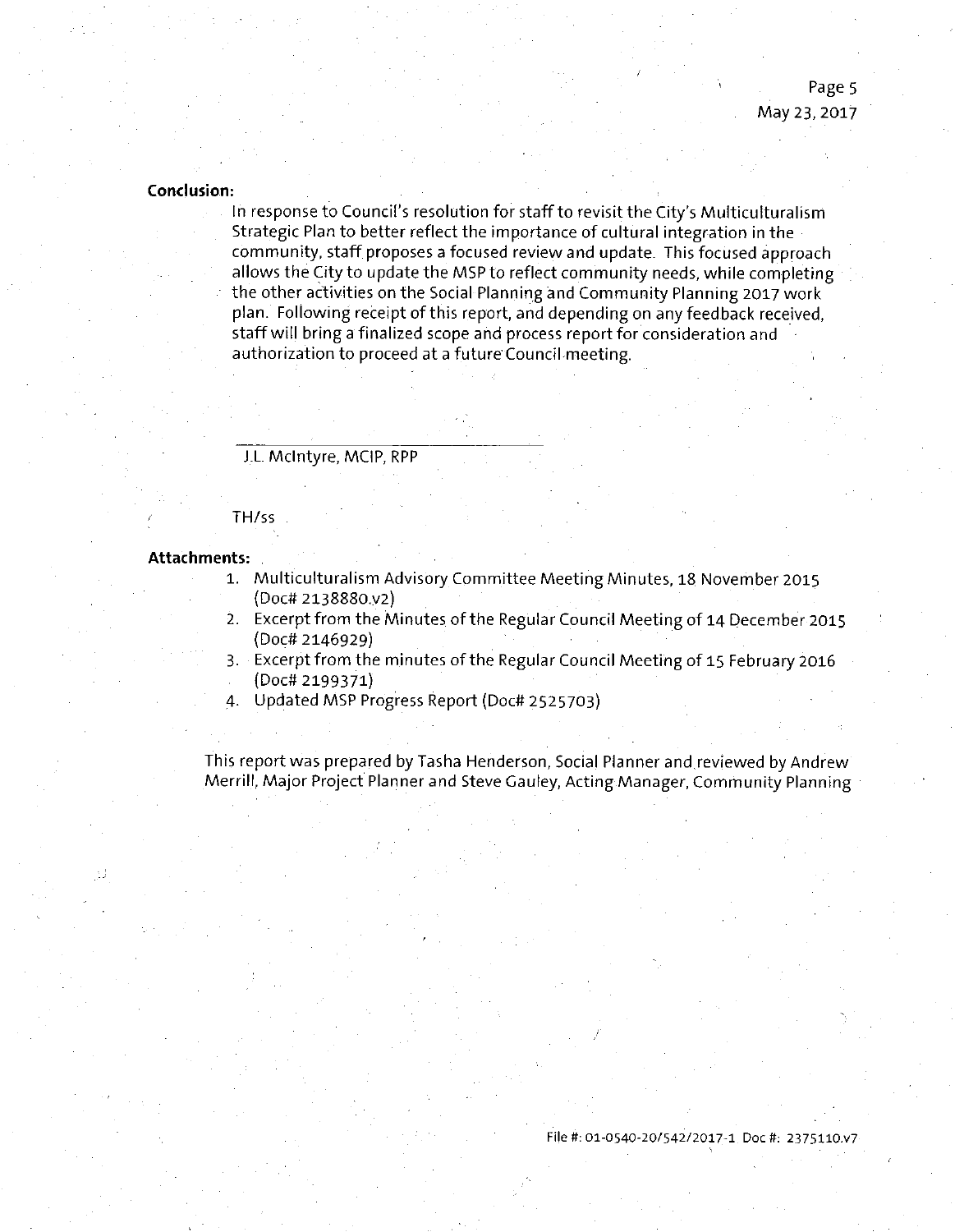# **ATTACHMENT 2**

### **MULTICULTURALISM STRATEGIC PLAN PROGRESS REPORT**

#### **Theme 1: Communicating Our Diversity**

GOAL 1 - In partnership with the community, the City will ensure that the cultural diversity of Coquitlam is communicated, respected and reflected within all City staff, services, departments and divisions.

#### **Objectives:**

- Reflect the value of diversity in internal and external communications.
- Improve staff competencies related to culturally diversity and multiculturalism,
- Raise awareness of cultural diversity for all departments and staff.

| Priority  | <b>Recommended Actions</b>                                                                                                                                          | <b>Division</b>                                          | <b>Status</b>                                                                                 |
|-----------|---------------------------------------------------------------------------------------------------------------------------------------------------------------------|----------------------------------------------------------|-----------------------------------------------------------------------------------------------|
| А         | Highlight the City's increasing diversity on<br>the City's web site.                                                                                                | Corporate<br>Communications                              | Completed.                                                                                    |
| A.        | Organize "Diversity in Community<br>Engagement/Public Participation"<br>workshop for staff in Planning,<br>Transportation, and Parks, Recreation and<br>Culture.    | Community Planning/<br>Human Resources                   | Completed. Staff<br>workshop held<br>June 2012 - 31<br>staff attended.                        |
| B         | Undertake ongoing updates to the City's<br>photo library for use in marketing<br>materials.                                                                         | Corporate<br>Communications                              | Completed.                                                                                    |
| B         | Include relevant community and cultural<br>demographic information in City Hall visit<br>materials and inform community service<br>agencies about City Hall visits. | City Clerk's Office/<br>Community Planning               | Ongoing.<br>Demographic<br>information was<br>incorporated into<br>presentation<br>materials. |
| $\subset$ | Partner with local service agencies to host<br>cultural competency sessions for staff<br>about emerging ethnic communities (e.g.<br>Korean and Farsi).              | Community Planning/<br>Human Resources<br>(coordinating) | Ongoing.                                                                                      |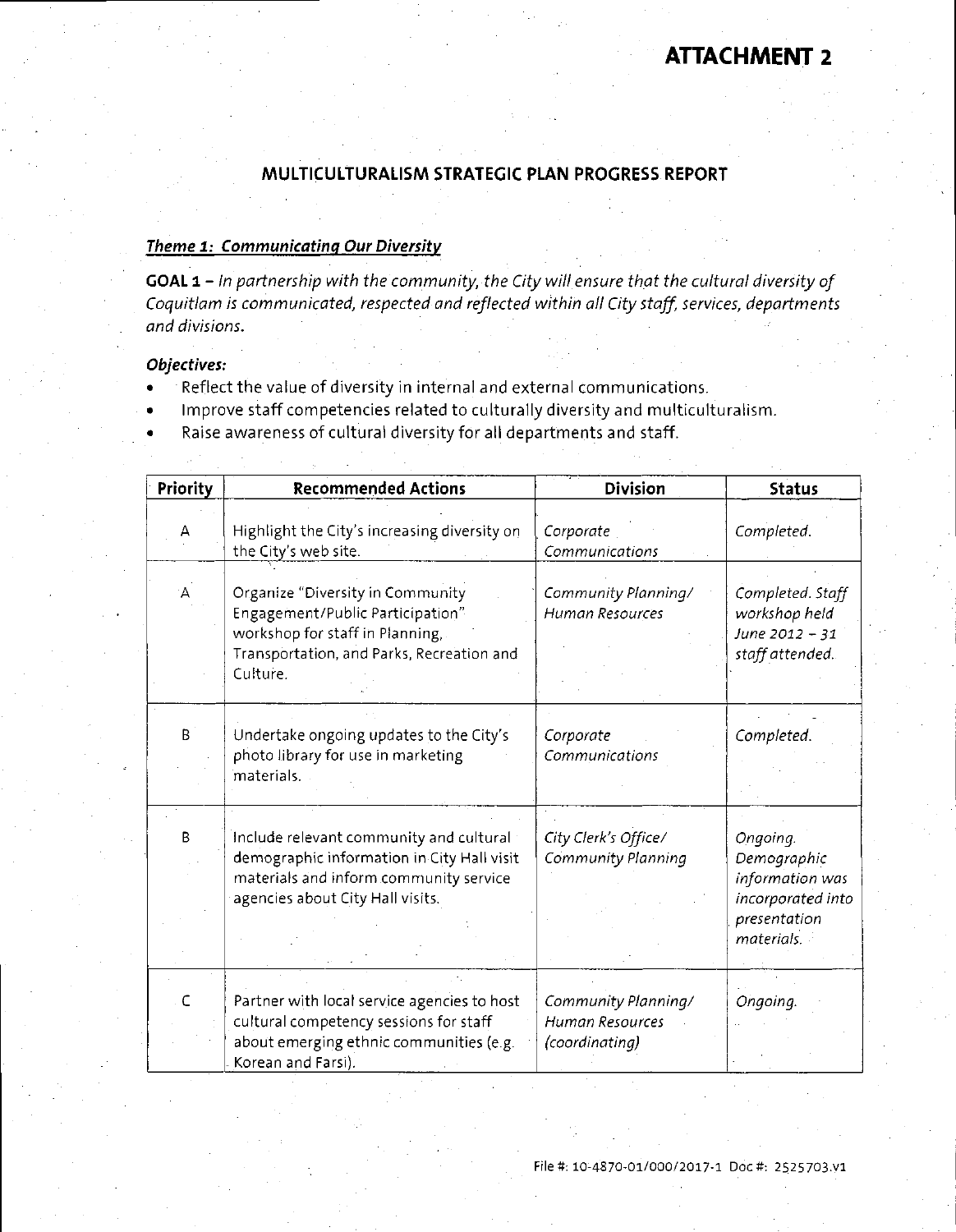Page 2

#### Theme 1: Communicating Our Diversity cont'd/

GOAL 2 - In partnership with the community, the City will distinguish Coquitiam as a culturally diverse community.

#### **Objectives**

- Market, promote and communicate Coquitlam's cultural diversity to the public.
- Broaden communication channels in the community.

| Priority       | <b>Recommended Actions</b>                                                                                                                                                                    | <b>Division</b>                               | <b>Status</b>                                                                                                                                                                 |
|----------------|-----------------------------------------------------------------------------------------------------------------------------------------------------------------------------------------------|-----------------------------------------------|-------------------------------------------------------------------------------------------------------------------------------------------------------------------------------|
| А              | Through various communication<br>platforms build an<br>understanding of the economic<br>benefits of and the business case<br>for cultural diversity.                                          | Economic<br>Development                       | Ongoing. 2012-promoted ISS of<br>BC job fair with local businesses<br>2013/2014 - working with Tri-<br>Cities Welcoming Communities to<br>promote employment of<br>newcomers. |
| B              | Continue to reflect Coquitlam's<br>cultural diversity in all City<br>documents and Open House<br>display material.                                                                            | Corporate<br>Communications                   | Ongoing.                                                                                                                                                                      |
| $\mathsf{C}$ . | Explore ways to incorporate.<br>permanent and temporary<br>installations (public art, banners,<br>displays) related to cultural<br>diversity and welcome messages<br>at City Hall facilities. | Corporate<br>Communications<br>Arts & Culture | Ongoing. Grant obtained in 2012<br>for Art Project in Library (installed<br>December 2013).<br>Cultural Display Policy adopted in<br>2015.                                    |

### **Theme 2: Connecting with our Diverse Communitv**

GOAL 3 - In partnership with the community, the City will raise awareness, understanding and appreciation of multiculturalism to increase the community's capacity to be welcoming and inclusive.

#### **Objectives:**

- Market the value of cultural diversity as a core value, diversity initiatives and benefits to the City organization and the community.
- Harness the potential of Coquitlam's culturally diverse communities and drive opportunities for increased trade and investment.
- Work with ethnic communities and community agencies to bridge the gap between individual ethnic communities and the community-at-large.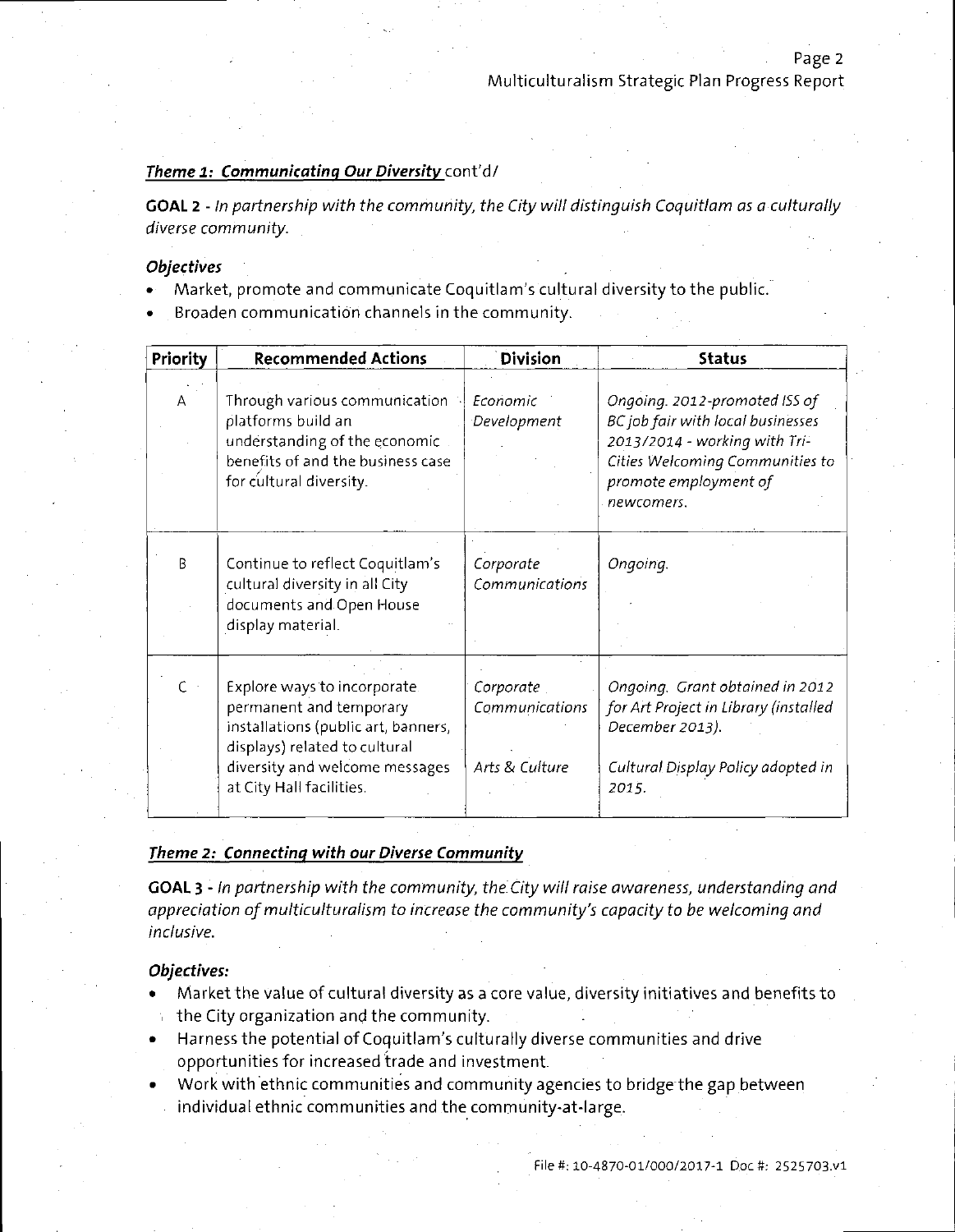# Theme 2: Connecting with our Diverse Community cont'd/

## GOAL 3 - Objectives cont'd/

| Priority      | <b>Recommended Actions</b>          | <b>Division</b> | <b>Status</b>                          |
|---------------|-------------------------------------|-----------------|----------------------------------------|
| А             | Continue to build on the third      | Economic        | Ongoing. Met with delegations from     |
|               | pillar of the City's Economic       | Development     | South Korea and China, France          |
|               | Action Plan 2009 - "Build on our    |                 | Chamber of Commerce, Foreign           |
|               | <b>Cultural Diversity to Create</b> |                 | Consulates, Trade Offices, Société de  |
|               | <b>Trade and Investment</b>         |                 | Dévelopment Économique, Société        |
|               | Opportunities".                     |                 | Francophone de Maillardville, the      |
|               |                                     |                 | Province, foreign investors, and       |
|               |                                     |                 | Canadian Korean Business               |
|               |                                     |                 | Association to discuss economic        |
|               |                                     |                 | opportunities.                         |
| A             | Develop coordinated City            | Community       | Completed. Available online at the     |
|               | contact list for cultural and       | Planning        | City's website.                        |
|               | new immigrant groups.               |                 |                                        |
| А             | As a component of the City's        | Human           |                                        |
|               | Customer Service Initiative:        | Resources       |                                        |
|               | Undertake a survey to               |                 |                                        |
|               | identify training needs             |                 | Completed.                             |
|               | Based on survey results:            |                 |                                        |
|               | develop diversity training<br>Ō     |                 | Completed.                             |
|               | needs for all staff:                |                 | <b>Based on Recruitment Diversity</b>  |
|               | hold training sessions<br>$\circ$   |                 | Audit, cultural sensitivity in the     |
|               | focused on cultural                 |                 | recruiting process is high; additional |
|               | sensitivity awareness in            |                 | training is not needed.                |
|               | recruiting processes.               |                 |                                        |
| ۰B            | Research ways of                    | Human           | Ongoing. Conducted Recruitment         |
|               | improving recruitment               | Resources       | Diversity Audit in 2012. Continue to   |
|               | processes to encourage              |                 | encourage diverse applicants.          |
|               | applicants from diverse             |                 |                                        |
|               | cultural backgrounds.               |                 |                                        |
| B             | Continue to strengthen              | Corporate       | Ongoing. Issue press releases to a     |
|               | relationships with ethnic media.    | Communications  | wide range of ethnic media.            |
| $B_{\cdot}$ . | Utilize annual City Manager's       | Corporate       | Completed. 2012 Roadshow               |
|               | "Roadshow" as a key                 | Planning        | highlighted "Welcome to Coquitlam"     |
|               | opportunity to provide              |                 | and Canada Day diversity               |
|               | information and promote             |                 | component.                             |
|               | cultural diversity.                 |                 |                                        |
| B             | Assess translation needs of         | Corporate       | Ongoing. Resident's Guide Translated   |
|               | the community on an                 | Communications  | into traditional Chinese, Korean and   |
|               | ongoing basis.                      |                 | Farsi.                                 |
| В             | Maintain and promote City           | Human           | Ongoing. Updated biannually.           |
|               | language bank.                      | Resources       |                                        |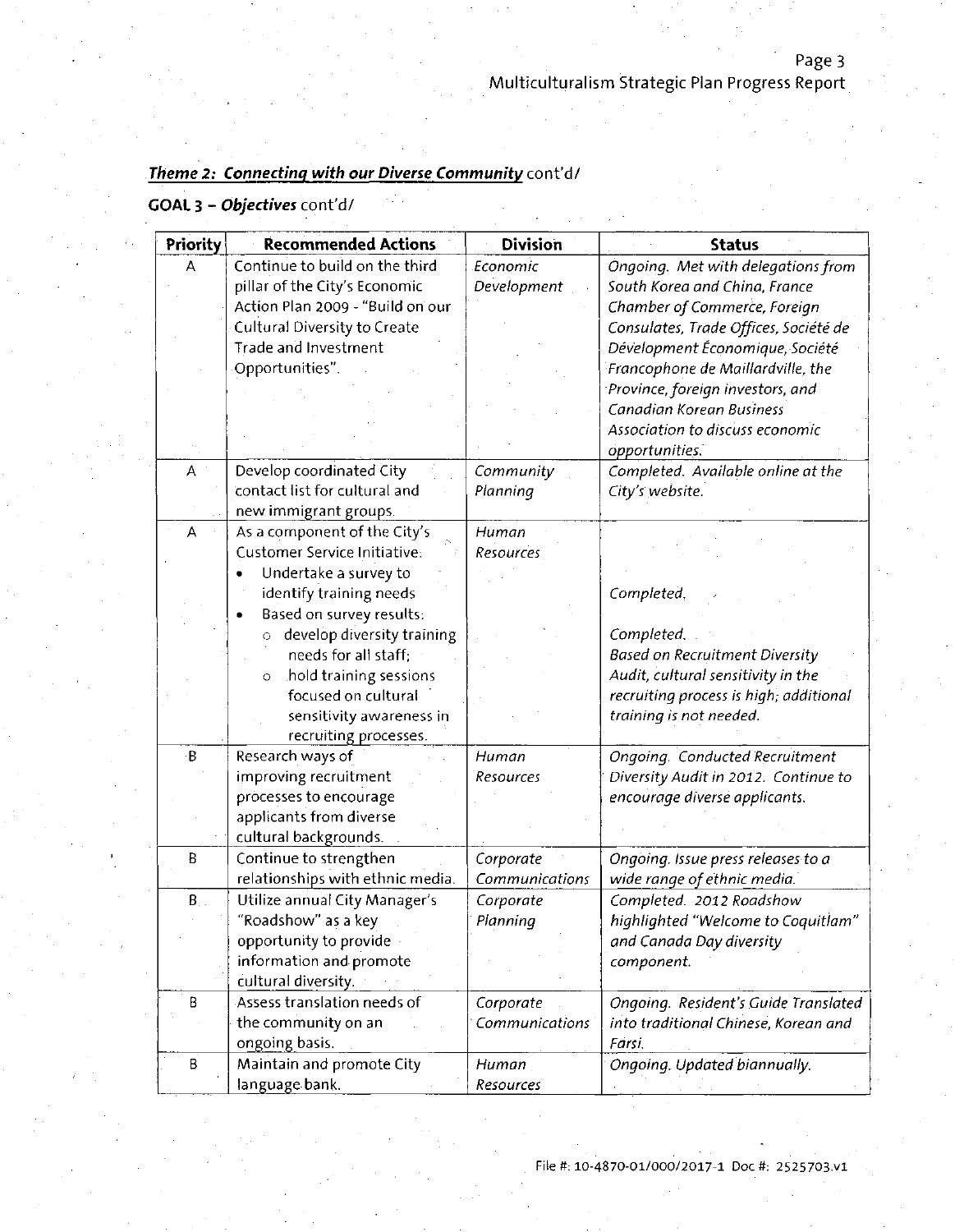# Theme 2: Connecting with our Diverse Community cont'd/

# GOAL 3 - Objectives cont'd/

| Priority       | <b>Recommended Actions</b>                                | <b>Division</b>   | <b>Status</b>                                                       |
|----------------|-----------------------------------------------------------|-------------------|---------------------------------------------------------------------|
| В              | Organize sessions to provide                              | Economic          | Completed. 2014 Customer Service                                    |
|                | staff with ongoing educational                            | Development       | Lunch and Learns on "service and                                    |
|                | opportunities to raise                                    | /Human            | culture" focused on educating about                                 |
|                | awareness on the business and                             | Resources         | culture and how to best serve our                                   |
|                | operational implications of                               | (coordinating)    | multicultural community.                                            |
|                | Coquitlam's growing diversity.                            |                   |                                                                     |
|                |                                                           |                   |                                                                     |
| C              | Work with local festival and event                        | Parks, Recreation | Ongoing. Participate annually in                                    |
|                | producers to explore                                      | and Culture       | Canada Day, Multicultural Summer                                    |
|                | opportunities to provide                                  |                   | Fair, and "Welcome to Coquitlam".                                   |
|                | information on Coquitlam's                                |                   |                                                                     |
|                | diversity and related resources at                        |                   |                                                                     |
|                | local cultural festivals and                              |                   |                                                                     |
|                | celebrations.                                             |                   |                                                                     |
|                |                                                           |                   |                                                                     |
| $\overline{C}$ | Review the City's "Residents'                             | Corporate         | Completed in 2012. Translated into                                  |
|                | <b>Guide to Coquitlam Municipal</b>                       | Communications    | traditional Chinese, Farsi and Korean                               |
|                | Services" to ensure that it uses                          |                   | and posted on Coquitlam web site in                                 |
|                | plain language.                                           |                   | 2013. Guide updated as needed.                                      |
|                |                                                           |                   |                                                                     |
| C.             | Maintain (through a bi-annual                             | Community         | Ongoing. Updated annually.                                          |
|                | review) and promote the Guide to                          | Planning in       |                                                                     |
|                | Programs and Services for                                 | partnership with  |                                                                     |
|                | Newcomers to Coquitlam.                                   | Coquitlam Public  |                                                                     |
|                |                                                           | Library           |                                                                     |
| C              | Include community                                         | Human             | Ongoing. Information is provided in                                 |
|                | demographic data and                                      | Resources         | the employee orientation program                                    |
|                | information related to ethnicity                          |                   | about the diversity of                                              |
|                | and language in staff                                     |                   | residents/customers, and diversity is                               |
|                | orientation practices and                                 |                   | a key focus of the Respectful                                       |
|                | materials.                                                |                   | Workplace training.                                                 |
|                |                                                           | Corporate         |                                                                     |
|                | Take advantage of existing                                |                   | Completed. City Leadership Speaker                                  |
|                | opportunities and community                               | Planning          | series ran from 2008 to 2012.                                       |
|                | partnerships to build                                     |                   | Speakers included Margaret Trudeau,                                 |
|                | understanding and capacity in                             |                   | Trevor Linden, John Furlong, Raffi.                                 |
|                | the community e.g. City's<br>Leadership Speaker series to |                   | Library Public Art Project in 2013<br>included eight inter-cultural |
|                | present speakers on cultural                              |                   | dialoques to promote understanding.                                 |
|                | diversity.                                                |                   |                                                                     |
|                |                                                           |                   |                                                                     |
|                |                                                           |                   |                                                                     |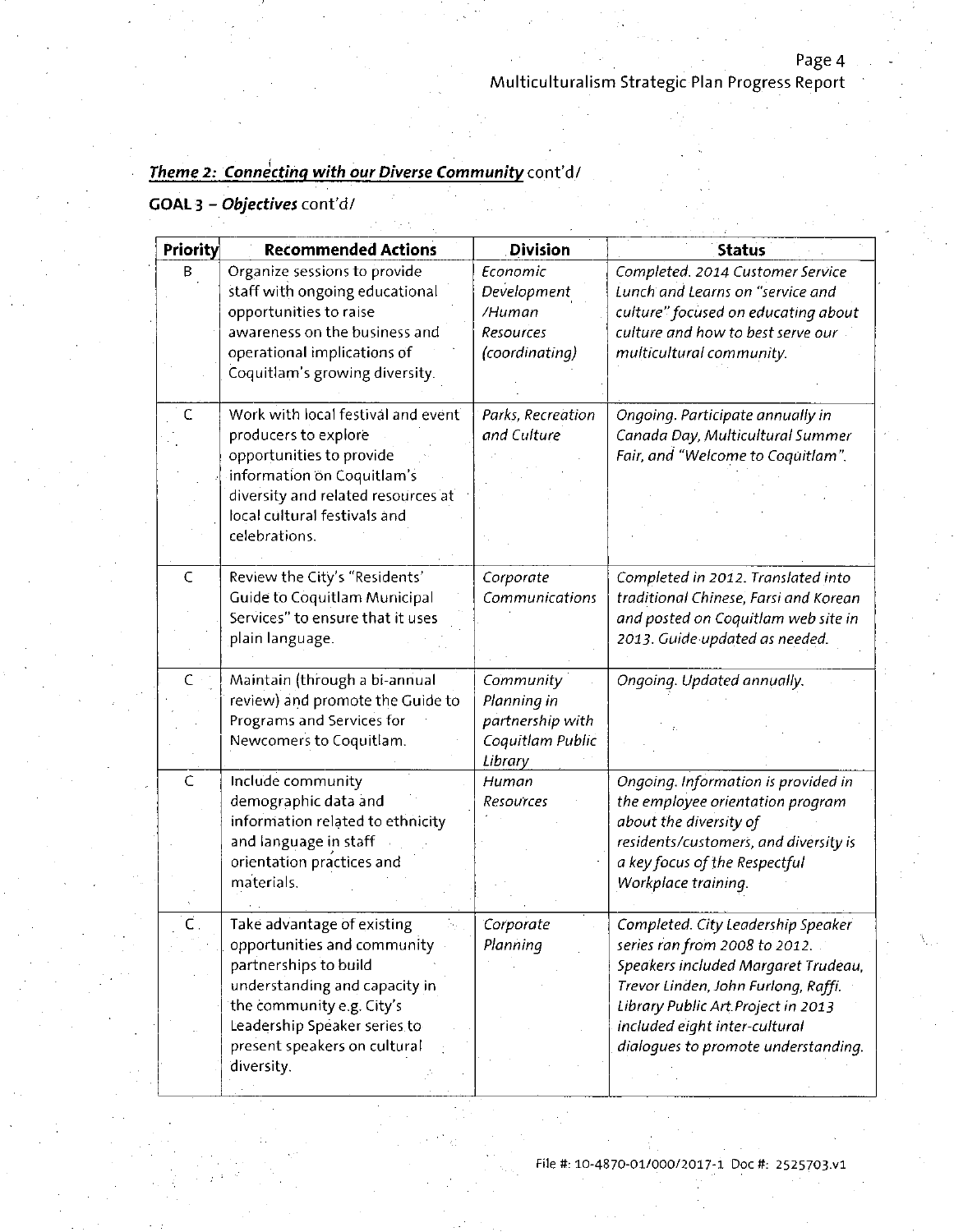#### **Theme 3: Including Our Diverse Community in the Life of the City**

GOAL 4 - In partnership with the community, the City will encourage civic engagement and participation of Coquitlam's culturally diverse population by increasing awareness and understanding of the City's roles, functions and services.

#### **Objectives:**

- Work to reduce barriers to residents'abilities to access information on City services.
- Continue to promote and recruit culturally diverse representation for all City Advisory Committees.
- Strive to ensure that all community engagement processes are inclusive and reflective of the community.
- Raise awareness among diverse cultural groups of employment opportunities with the **City.** The contract of the contract of the contract of the contract of the contract of the contract of the contract of the contract of the contract of the contract of the contract of the contract of the contract of the co

|                   | <b>Recommended Actions</b>                 | <b>Division</b>  | <b>Status</b>                      |
|-------------------|--------------------------------------------|------------------|------------------------------------|
| Priority          |                                            |                  |                                    |
| A                 | Continue to ensure that positions within.  | Human            | Ongoing. Have advertised with ISS, |
|                   | the City are advertised in a way that      | <b>Resources</b> | SUCCESS, MOSAIC, AMSSA and         |
|                   | reaches different cultural communities in  |                  | Native Education College.          |
|                   | Coquitlam e.g. through local service       |                  |                                    |
|                   | agencies, City's website and ethnic        |                  |                                    |
|                   | media.                                     |                  |                                    |
|                   |                                            |                  |                                    |
| $\mathbf{A}$      | Integrate the Multiculturalism Policy into | Corporate        | Completed.                         |
|                   | the Corporate Strategic Plan.              | <b>Planning</b>  |                                    |
|                   |                                            |                  |                                    |
| B                 | Continue to encourage cultural diversity - | City Clerks      | Ongoing. Volunteer opportunities   |
|                   | on Council's Advisory Committees.          |                  | are publicized through community.  |
|                   |                                            |                  | agencies serving immigrants and at |
|                   |                                            |                  | "Welcome to Coquitlam".            |
|                   |                                            |                  |                                    |
| $\mathsf{C}^{-1}$ | Continue to encourage and support staff    | Human            | Ongoing. Celebrations have         |
|                   | celebration of their cultures through the  | Resources        | included Diwali, Filipino          |
|                   | Wellness Program.                          |                  | Independence Day, Lunar New        |
|                   |                                            |                  | Year, Nowruz, Robbie Burns Day.    |
|                   |                                            |                  |                                    |
| $\mathcal{C}$     | Promote, raise awareness and provide       | Human            | Ongoing. Was incorporated into     |
|                   | resources for internal "career planning"   | Resources        | existing work program beginning    |
|                   | services through Human Resources.          |                  | 2014.                              |
|                   |                                            |                  |                                    |
| $\mathsf{C}$      | Expand the City's Mentoring Program to     | Human            | Ongoing. Is being explored through |
|                   | include a cultural diversity/workplace     | Resources        | the planned update of City's staff |
|                   | culture component for new staff.           |                  | Orientation Program.               |
|                   |                                            |                  |                                    |